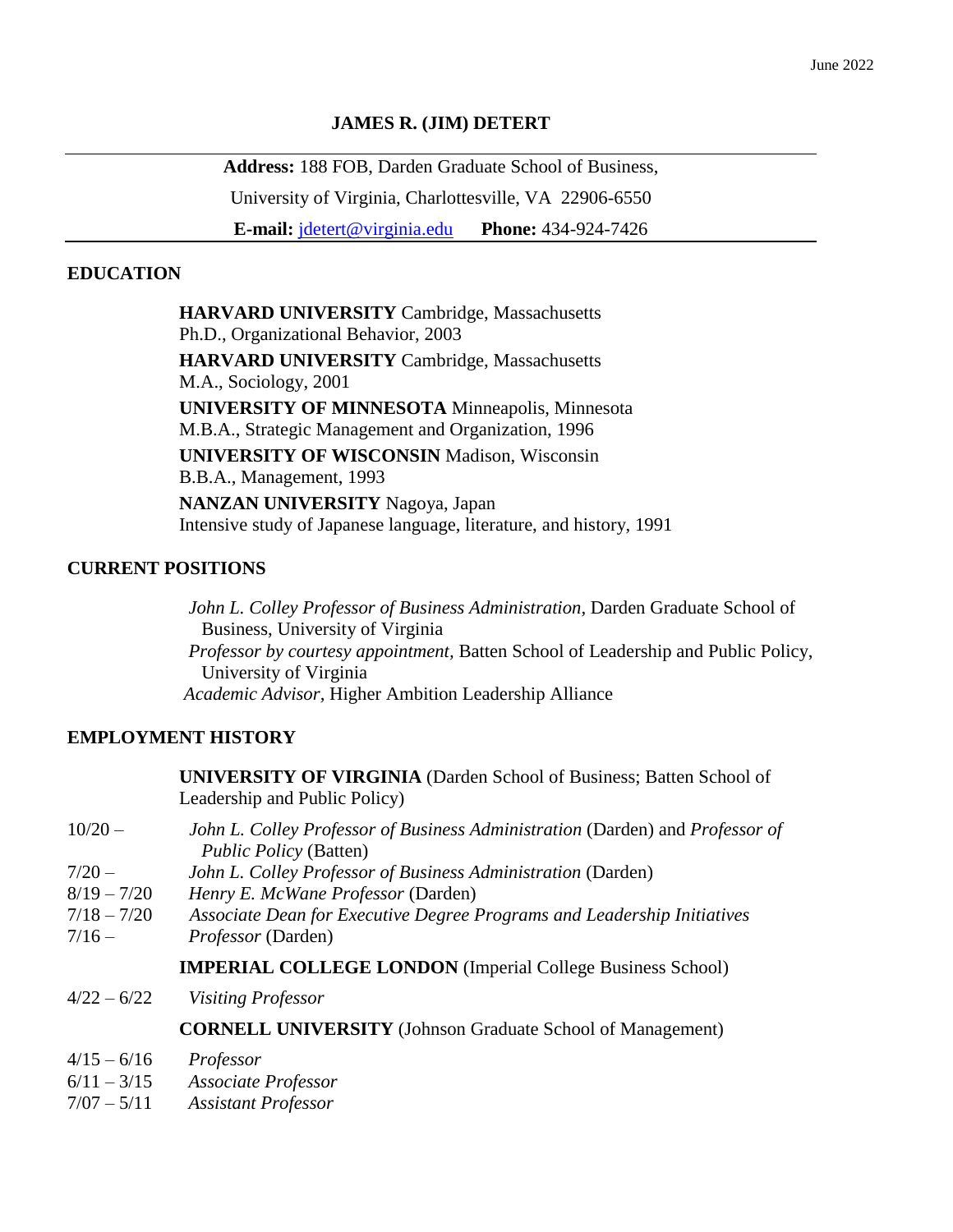## **PENN STATE UNIVERSITY** (Smeal College of Business)

8/03 – 6/07 *Assistant Professor*

**UNIVERSITY OF MINNESOTA** (Carlson School of Management)

4/97 – 6/99 *Instructor*

## **BUSH EDUCATORS' PROGRAM (**University of Minnesota)

9/95 – 8/99 *Research Fellow*

# **CONSULTING AND EXECUTIVE EDUCATION TEACHING**

- Topics include: leadership; ethics; workplace courage; motivation; speaking up; issue selling/upward persuasion; culture, change, and innovation
- Clients include the following sectors/industries: chemical, energy, finance/banking, insurance, health care, pharmaceuticals, food & beverage, document services, telecommunications, construction, K-12 and higher education, defense, government, non-profit

## **HONORS AND AWARDS**

- Transformational Faculty Award, Darden Executive MBA Program (2022)
- Last Lecture, selected by students of the Darden Executive MBA Program (2022)
- University of Virginia Student Council Teaching Award (2020)
- Darden School of Business Award for Excellence in Case/Course Materials (2020)
- Ivey Business School Institute for Leadership Best Leadership Article (2016)
- STAR Award for Teaching Excellence, Cornell Executive MBA Program (2010, 2011, 2013, 2014, 2016)
- Clifford H. Whitcomb Faculty Research Fellowship, Johnson at Cornell (2014)
- *Personnel Psychology* Best Article in 2012 Award Finalist (2014)
- *Academy of Management Journal* Best Article in 2011 Award (2012)
- Academy of Management Organizational Behavior Division Outstanding Publication Award for the Best Paper Published in 2011 (2012)
- *Academy of Management Journal* Outstanding Reviewer Award (2011)
- Apple Award for Teaching Excellence, Johnson MBA Program (2011)
- Johnson "Teaching Honor Roll" (all semesters 2008-2016)
- Half Century Faculty Research Fellowship, Johnson at Cornell (2009)
- State Farm Foundation Doctoral Dissertation Award (2002)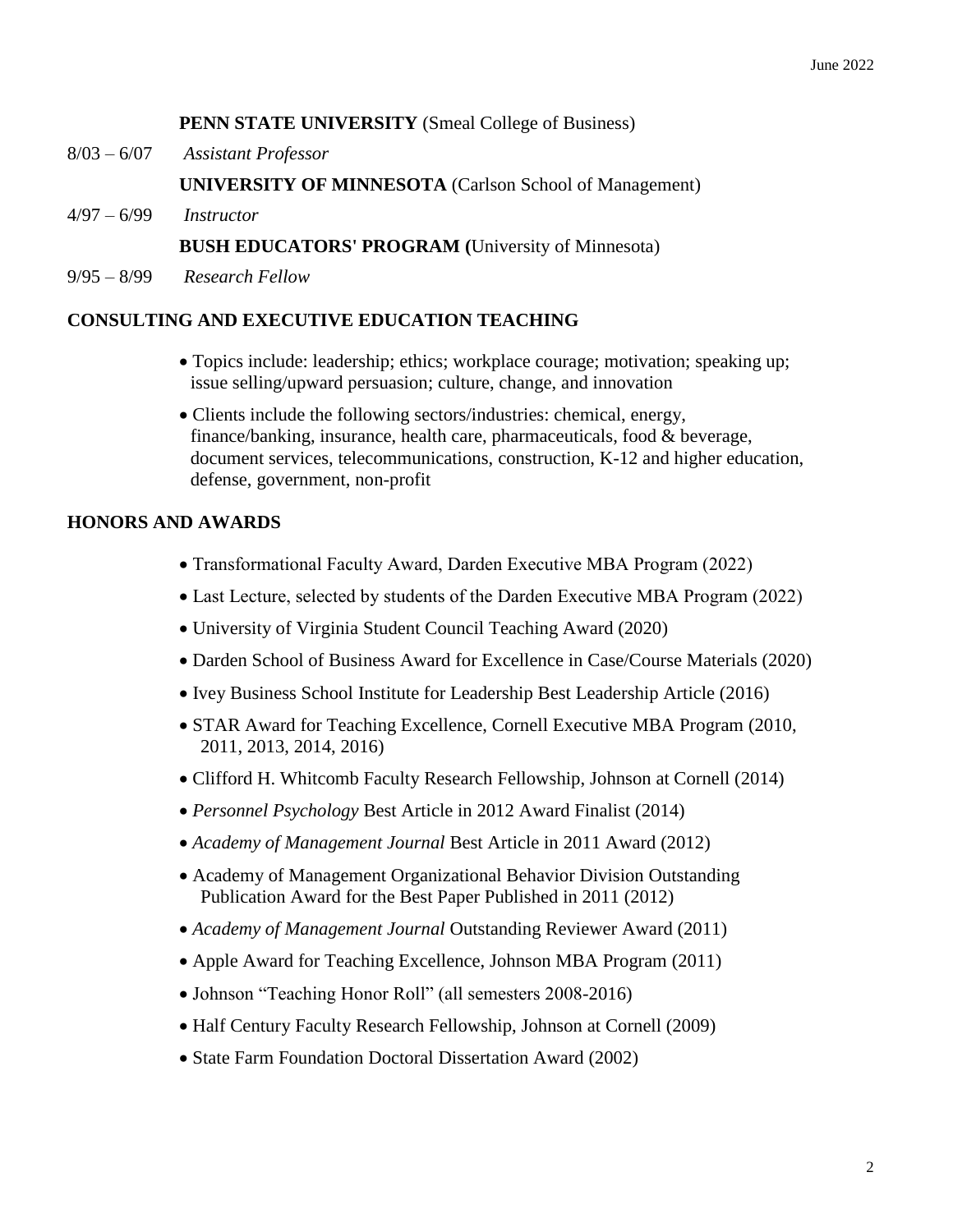### **PUBLICATIONS / PAPERS / PRESENTATIONS**

### **Published and Forthcoming Journal Publications**

- Detert, J.R., Kniffin, K.M., & Leroy, H. Forthcoming. Saving management from the cult of leadership. *Sloan Management Review*.
- Frey, E., Adams, G., Bruno, E., & Detert, J.R. Forthcoming. "Braking" bad: How managers can respond to misbehavior. *Behavioral Science and Policy*.
- Detert, J.R. & Bruno, E.A. 2021. The courage to be candid. *Sloan Management Review*, *62* (4): 66-73.
- Kniffin, K.M., Detert, J.R., & Leroy H.L. 2020. On leading and managing: Synonyms or separate (and unequal)? *Academy of Management Discoveries*, *6* (4): 544-571.
- Detert, J.R. 2018. Cultivating everyday courage. *Harvard Business Review*. November-December: 128-135.
- Detert, J.R., & Bruno, E.A. 2017. Workplace courage: Review, synthesis, and future agenda for a complex construct. *Academy of Management Annals*, *11* (2): 593-639.
- Aguinis, H., Davis, G.F., Detert, J.R., Glynn, M., Jackson, S.E., Kochan, T., Kossek, E.E., Leana, C., Lee, T.W., Morrison, E., Pearce, J., Pfeffer, J., Rousseau, D., & Sutcliffe, K.M. 2016. Using organizational science research to enhance employee productivity, innovation, and satisfaction while boosting taxpayer savings: A guide for U.S. federal agencies' management and labor needs. *Behavioral Science and Policy, 2* (2): 67-76**.**
- Detert, J.R., & Burris, E.R. 2016. Can your employees really speak freely? *Harvard Business Review*, January-February: 80-87.
- Howell, T., Harrison, D., Burris, E.R., & Detert, J.R. 2015. Who gets credit for input? Demographic and structural status cues in voice recognition. *Journal of Applied Psychology*, *100* (6): 1765-1784.
- Ashford, S.J. & Detert, J.R. 2015. Get the boss to buy in. *Harvard Business Review*. January-February: 72-79.
- Kish-Gephart, J., Detert, J.R., Trevino, L. Baker, V., & Martin, S. 2014. Situational moral disengagement: Can the effects of self-interest be mitigated? *Journal of Business Ethics 125* (2): 267-285.
- Martin, S.R., Kish-Gephart, J., & Detert, J.R. 2014. Blind forces: Ethical infrastructures and moral disengagement in organizations. *Organizational Psychology Review, 4* (4): 295-325.
- Detert, J.R., Burris, E.R., Harrison, D., & Martin, S. 2013. Voice flows to and around leaders: Is more always better for unit performance? *Administrative Science Quarterly, 58* (4): 624-668.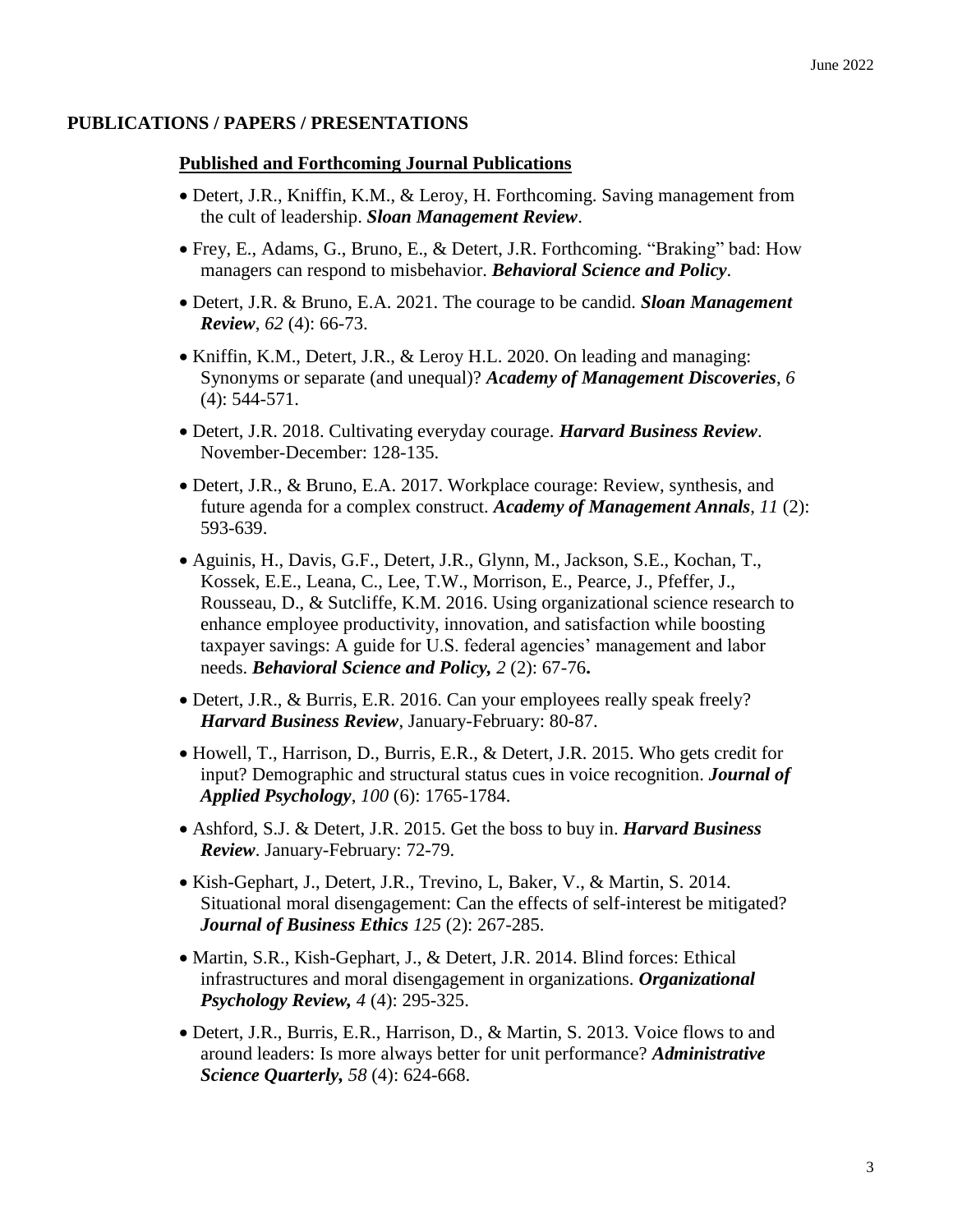- McClean, E., Burris, E.R., & Detert, J.R. 2013. When does voice lead to exit? It depends on leadership. *Academy of Management Journal*, *56* (2): 525-548.
- Burris, E.R., Detert, J.R., & Romney, A. 2013. Speaking up versus being heard: The disagreement around and outcomes of employee voice. *Organization Science*, *24* (1): 22-38.
- Moore, C., Detert, J.R., Trevino, L., Baker, V., & Mayer, D. 2012. Why employees do bad things: Moral disengagement and unethical organizational behavior. *Personnel Psychology, 65* (1): 1 – 48.

Recognition:

- *Personnel Psychology* Best Article in 2012 Award Finalist
- Detert, J.R. & Edmondson, A.C. 2011. Implicit voice theories: An emerging understanding of self-censorship at work. *Academy of Management Journal, 54* (3): 461 - 488.

Recognition:

- *Academy of Management Journal* Best Article in 2011 Award
- Academy of Management Organizational Behavior Division Outstanding Publication Award for the Best Paper Published in 2011
- Detert, J.R., Burris, E.R., & Harrison, D.A. 2010. Debunking four myths about employee silence. *Harvard Business Review*, June: 26. [Reprinted in US Airways Magazine, June 2010]
- Detert, J.R. & Trevino, L.K. 2010. Speaking up to higher ups: How supervisors and skip-level leaders influence employee voice. *Organization Science, 21* (1):  $249 - 270.$
- Kish-Gephart, J., Detert, J.R., Trevino, L.K., & Edmondson, A.C. 2009. Silenced by fear: Psychological, social, and evolutionary drivers of voice behavior at work. *Research in Organizational Behavior, 29*: 163-193.
- Burris, E.R., Detert, J.R., & Chiaburu, D.S. 2008. Quitting before leaving: The mediating effects of psychological attachment and detachment on voice. *Journal of Applied Psychology*, *93* (4): 912-922.
- Detert, J.R. & Pollock, T.G. 2008. Values, interests and the capacity to act: Understanding professionals' responses to market-based improvement initiatives in highly institutionalized organizations. *Journal of Applied Behavioral Science, 44* (2): 186-214.
- Detert, J.R., Trevino, L.K., & Sweitzer, V.L. 2008. Moral disengagement in ethical decision making: A study of antecedents and outcomes. *Journal of Applied Psychology, 93* (2): 374-391.
- Detert, J.R. & Burris, E.R. 2007. Leadership behavior and employee voice: Is the door really open? *Academy of Management Journal, 50* (4)*:* 869-884*.*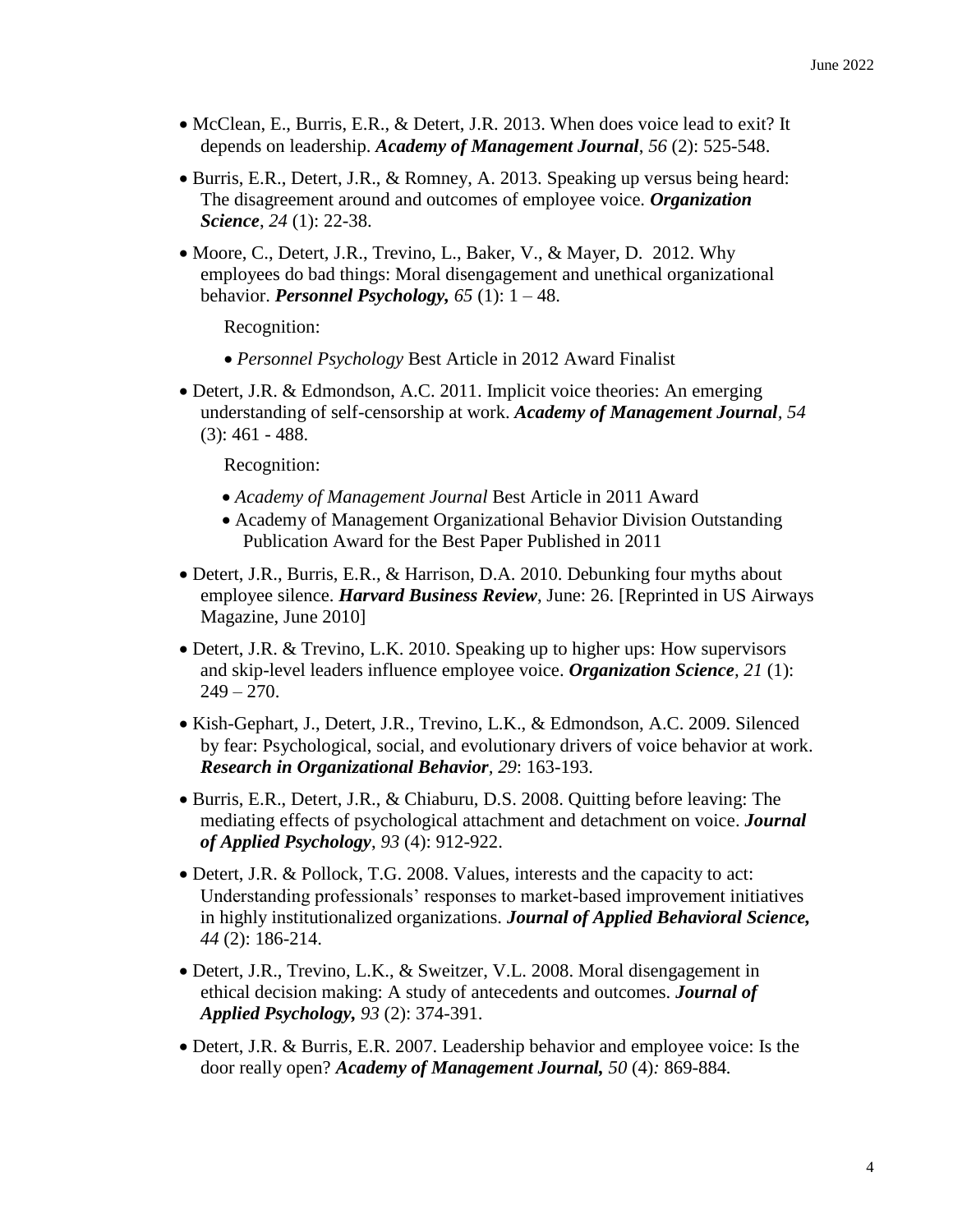- Detert, J.R. & Edmondson, A.C. 2007. Why employees are afraid to speak up. *Harvard Business Review*, May: 23-25.
- Detert, J.R., Trevino, L.K., Burris, E.R., & Andiappan, M. 2007. Managerial modes of influence and counterproductivity in organizations: A longitudinal business-unit-level investigation. *Journal of Applied Psychology, 92* (4): 993- 1005.
- Detert, J.R., Schroeder, R.S., & Cudeck, R. 2003. The measurement of quality management culture in schools: Development and validation of the *SQMCS*. *Journal of Operations Management, 21*: 307-328.
- Detert, J.R., Schroeder, R.S., & Mauriel, J.J. 2000. A framework for linking culture and improvement initiatives in organizations. *Academy of Management Review, 25* (4): 850-863.
- Detert, J.R., Louis, K.S., & Schroeder, R.S. 2001. A culture framework for education: Defining quality values and their impact in U.S. high schools. *School Effectiveness and School Improvement, 12* (2): 183-212. [Reprinted in Louis, K.S. 2006. *Organizing for School Change: Contexts of Learning*, Chapter 13: 255-276. NY: Routledge
- Detert, J.R., & Jenni, R. 2000. An instrument for measuring quality practices in education. *Quality Management Journal*, *7*(3): 20-37.
- Detert, J.R., Bauerly-Kopel, M., Mauriel, J.J., & Jenni, R. 2000. Total Quality Management in U.S. high schools: Evidence from the field. *Journal of School Leadership*, *10* (2): 158-177.

# **Book**

 Detert, J.R. 2021. *Choosing courage: The everyday guide to being brave at work.* Harvard Business Review Press.

Recognition:

- Top Ten Business Books 2021 *Globe & Mail*
- Management Book of the Year 2022 nominee *Chartered Management Institute*

# **Book Chapters and White Papers**

- Burris, E.R., Bruno, E., Detert, J.R., & Caldwell, A. 2018. From barriers to drivers: Understanding different approaches to getting systematic upward voice in organizations. In *The Oxford Handbook of Organizational Citizenship Behavior*, 507-525. Edited by P.M. Podsakoff, S.B., MacKenzie, and N.P. Podsakoff. Oxford, UK: Oxford University Press.
- Burris, E.R., Detert, J.R., & Harrison, D. 2010. Employee voice and opportunities for learning in credit unions. *Filene Research Institute White Paper no. 209*. Madison, WI.
- Edmondson, A.C. & Detert, J.R. 2005. The role of speaking up in work-life balancing. In *Managing work-life integration in organizations: Future*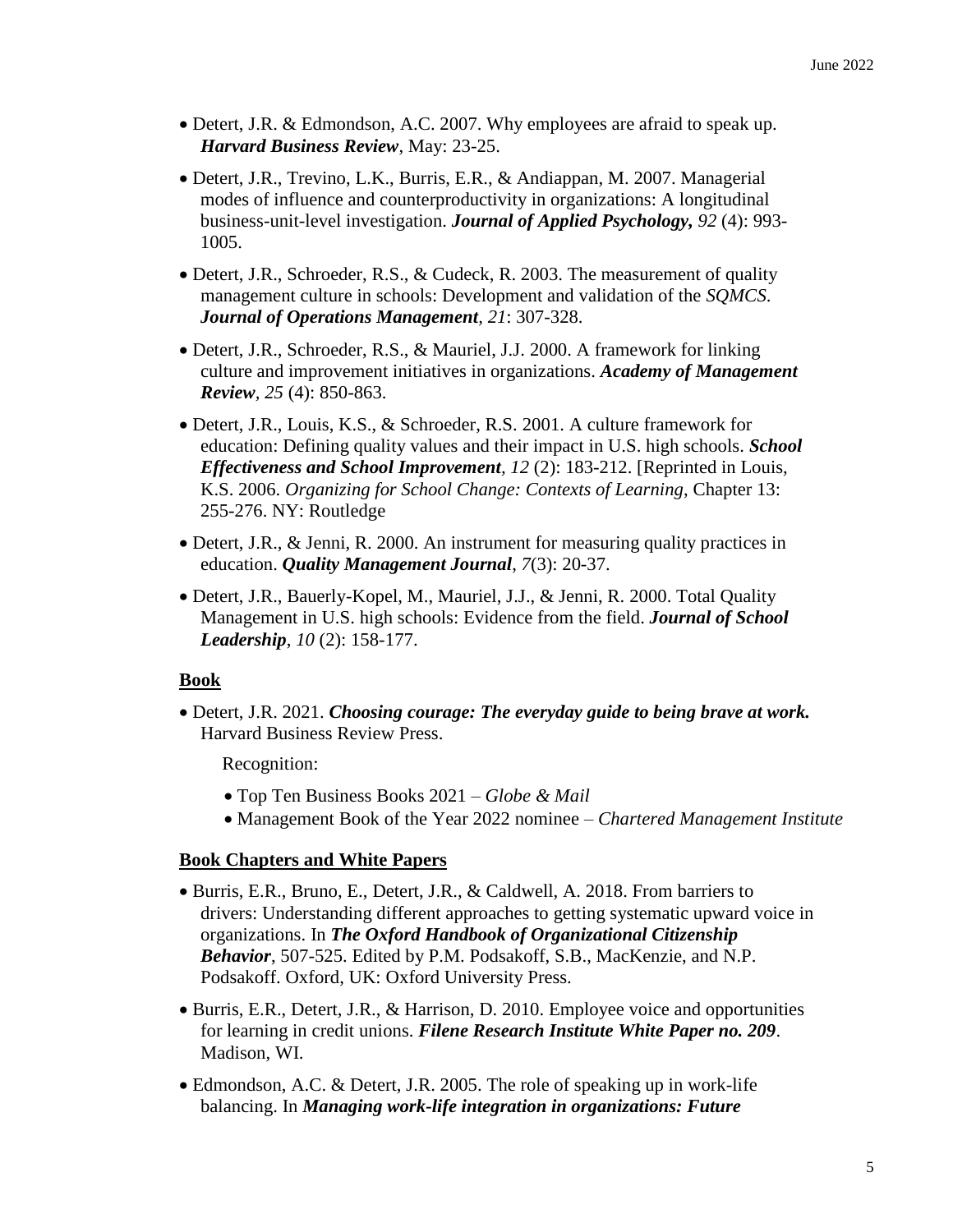*directions for research and practice*, 401-427. Edited by E.E. Kossek and S.J. Lambert. Mahwah, NJ: Lawrence Erlbaum.

### **Research Work In Progress**

- Voice to influential targets: How agency changes the relationship between voice and individual performance. Conditionally accepted at *Organization Science*. (with E. Burris, E. McClean, & T. Quigley)
- My fear, your courage: How observers (mis)understand courageous actors. (with L. Detert & G. Adams)
- Speaking up for others: How one becomes a "voice advocate." (with T. Howell, E. Burris, & N. Pettit)

### **Conference Presentations**

 Anisman-Razin, et al. Evidence-based leadership development: Do we 'walk the walk' and how can we get better at doing that? Symposium presentation at the Academy of Management Annual Meeting in Seattle, WA, August, 2022.

Recognition:

- Best Symposium, Management Education Division
- Bruno, E.A. & Detert, J.R. The workplace courage acts index (WCAI): Observations and impact. Presented at "Everyday courage in organizations" symposium at the Academy of Management Annual Meeting in Boston, MA, August, 2019.
- Bruno, E.A. & Detert, J.R. What's workplace courage? It depends (partly) on your perspective. Presented at "Perspectives on Performance" symposium at the Academy of Management Annual Meeting in Chicago, IL, August, 2018.
- Bruno, E.A. & Detert, J.R. Indirect effects of voice and silence: An investigation of attributions of courage and cowardice in the workplace. Presented at "Advances in Voice Behavior Research" symposium at the Academy of Management Annual Meeting in Chicago, IL, August, 2018.
- Bruno, E.A. & Detert, J.R. Challenging the status quo one courageous act at a time. Presented at "Challenging the status quo: From subordinate challenge to superior reactions" symposium at the Academy of Management Annual Meeting in Anaheim, CA, August, 2016.
- Bruno, E.A. & Detert, J.R., Proactive despite risk: Defining workplace courage acts. Presented at "Proactive research: New directions and concepts" symposium at the Academy of Management Annual Meeting in Anaheim, CA, August, 2016.
- Kniffin, K. & Detert, J.R. Paying for leadership (in more ways than one). Presented at the Academy of Management Annual Meeting in Anaheim, CA, August, 2016.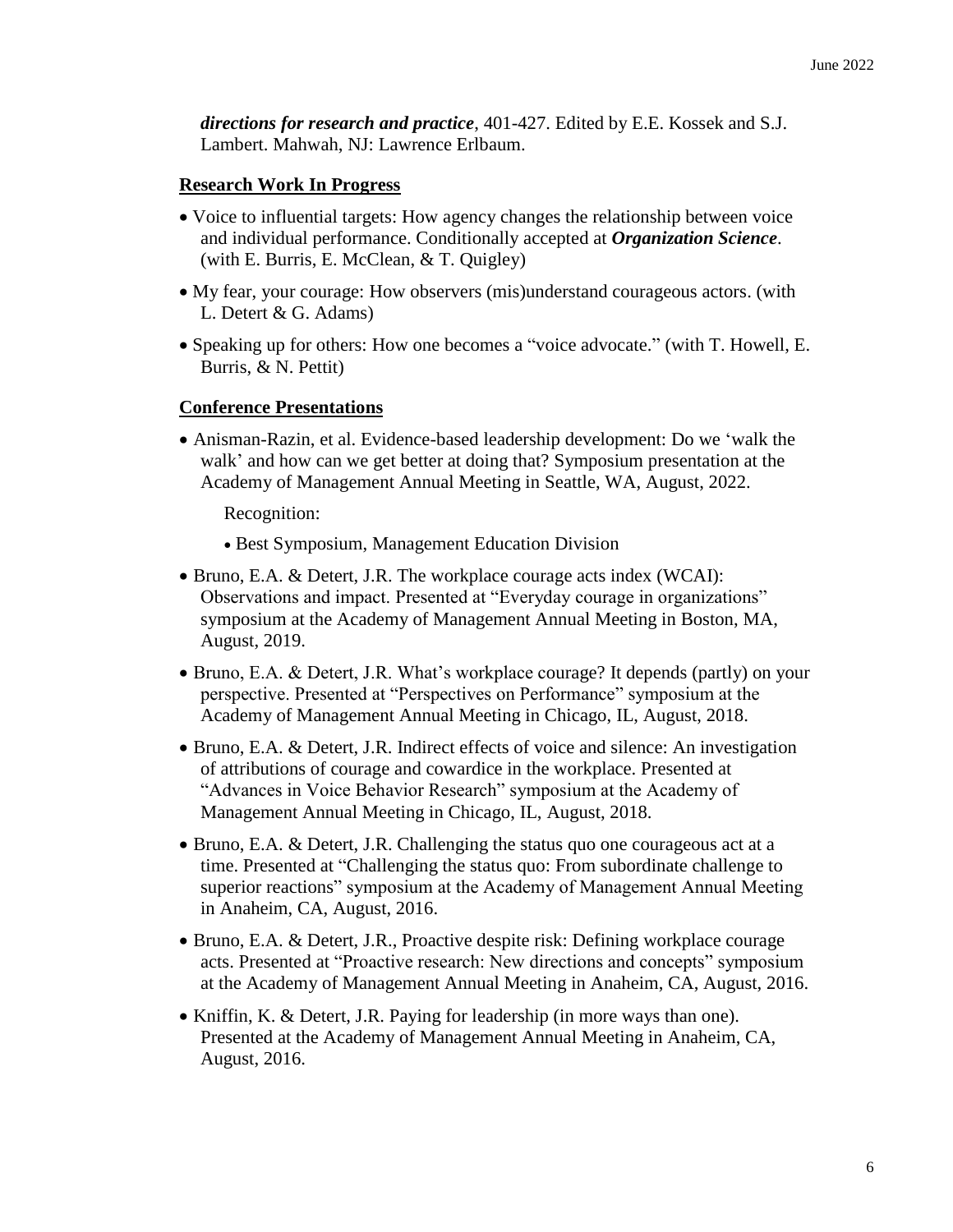- Howell, T., Burris, E.R., Detert, J.R., & Pettit, N. Don't shoot the messenger: The identification and use of voice advocates. Presented at the INGRoup Conference Annual Meeting in Pittsburgh, PA, July 2015.
- Leroy, H. & Detert, J.R. Wanting the truth but being unable to handle it. Presented at "On leaders and followers: Advancing a more 'balanced' view of leadership" symposium at the Academy of Management Annual Meeting in Philadelphia, PA, August, 2014.
- Burris, E.R., Howell, T., Detert, J.R., & Pettit, N. Voice champions: How advocates and advocating for others influence performance. Presented at "Developments in Voice Research" symposium at the Academy of Management Annual Meeting in Orlando, FL, August, 2013.
- Burris, E.R., McClean, E., Detert, J.R., & Quigley, T. Speaking sideways or speaking up: How the choice for voice affects employee performance. Presented at "Handling risk and innovation: On different forms and contingencies of voice" symposium at the Academy of Management Annual Meeting in Boston, MA, August, 2012.
- Howell, T., Harrison, D., Burris, E.R., & Detert, J.R. Can you hear me now? Demographic position and network cues as status signals in voice reception. Paper presented at the Academy of Management Annual Meeting in Boston, MA, August, 2012.
- Martin, S.R., Gino, F., & Detert, J.R. Evil comes quietly: Unethical behavior as a result of subtle leader influences. Presented at "New developments on the nature and influence of unethical work behavior" symposium at the Academy of Management Annual Meeting in San Antonio, TX, August, 2011.
- McClean, E., Detert, J.R., & Burris, E.R. When does voice lead to exit? It depends on leadership. Presented at "Developments in voice behavior research: Mediators, moderators, and outcomes" symposium at the Academy of Management Annual Meeting in San Antonio, TX, August, 2011.
- Detert, J.R., Burris, E.R., Harrison, D., & Martin, S. Voice networks: (Maps and meanings of) the flow of ideas to and around leaders. Presented at the Academy of Management Annual Meeting in Montreal, CA, August, 2010.
- Moore, C., Detert, J.R., Trevino, L.K., & Baker, V. The propensity to morally disengage: Development and validation of a measure for adults. Presented at the Academy of Management Annual Meeting in Chicago, IL, August, 2009.
- Burris, E.R., & Detert, J.R. Speaking up versus being heard: The outcomes of voice from multiple perceptions. Presented at "Speaking up or shutting up" symposium at the Academy of Management Annual Meeting in Chicago, IL, August, 2009.
- Detert, J.R. & Edmondson, A.C. The nature and sources of implicit theories of voice. Presented at "Asking about speaking up" symposium at the Academy of Management Annual Meeting in Anaheim, CA, August, 2008.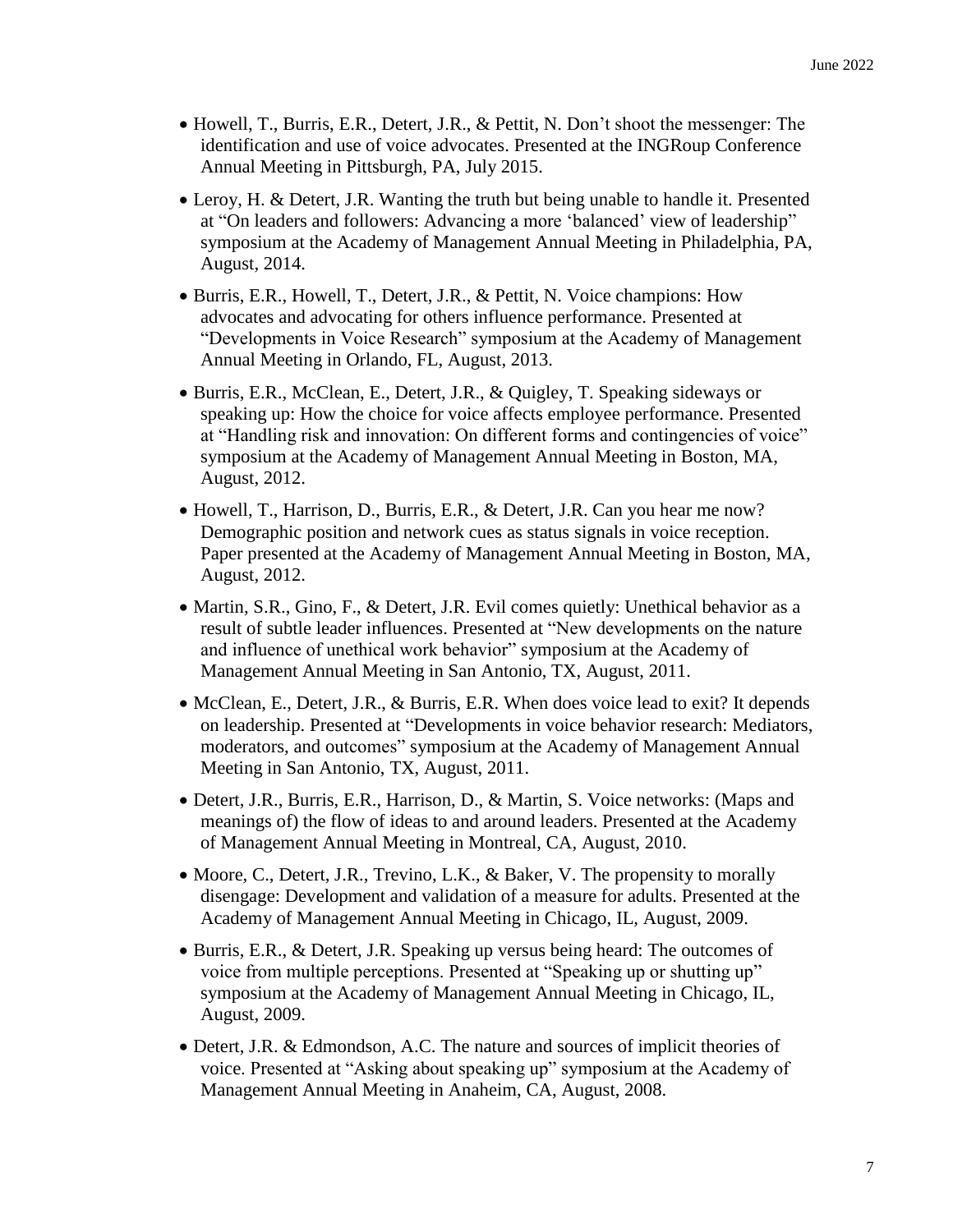- Trevino, L.K., Detert, J.R., Sweitzer, V.L., & Gephart, J.K. Motivated moral disengagement. Presented at "Pushing the boundaries: questions and answers in behavioral ethics research" symposium at the Academy of Management Annual Meeting in Anaheim, CA, August, 2008.
- Quigley, T.J., Detert, J.R., Burris, E.R., & Pettit, N.C. Speaking up sideways: Asking for and giving help to coworkers in the voice process. Presented at "The questions we're afraid to ask: The answers we're afraid to share" symposium at the Academy of Management Annual Meeting in Anaheim, CA, August, 2008.
- Burris, E.R., Detert, J.R., & Chiaburu, D. Quitting before leaving: The mediating role of affective commitment and intention to leave in leadership – voice relationships. Presented at "Leadership influences on employee voice" symposium at the Society for Industrial and Organizational Psychology Annual Meeting in NY, NY, April, 2007.
- Ashford, S.J., Sutcliffe, K.M., Morrison, E.W., Detert, J.R., & Burris, E.R. The good voice manager: Understanding why leaders are open to input from below. Presented at "Leadership influences on employee voice" symposium at the Society for Industrial and Organizational Psychology Annual Meeting in NY, NY, April, 2007.
- Detert, J.R., Burris, E.R., & Chiaburu, D. Speaking up versus being heard: The outcomes of voice and voice discordance. Presented at "The sounds of silence and speaking up" symposium at the Academy of Management Annual Meeting in Atlanta, GA, August, 2006.
- Baker, V.L., Detert, J.R., & Trevino, L.K. The antecedents and outcomes of moral disengagement in business school students. Presented at the Academy of Management Annual Meeting in Atlanta, GA, August, 2006. Selected for *Best Paper Proceedings*.
- Detert, J.R. & Edmondson, A.C. No exit, no voice: The bind of risky voice opportunities in organizations. Presented at the Academy of Management Annual Meeting in Honolulu, HI, August, 2005. Selected for *Best Paper Proceedings*.
- Detert, J.R. Connecting the links of the chain: A multi-level analysis of leadership influences on employee voice*.* Presented at the Academy of Management Annual Meeting in Seattle, August, 2003.
- Detert, J.R. & Edmondson, A.C. Motivational bases of voice: Elaborating the relationship between leadership behaviors and employee needs. Presented at the Academy of Management Annual Meeting in Seattle, August, 2003.
- Detert, J.R. Culture, institutions, and change: A cognitive analysis of school improvement efforts*.* Presented at the Academy of Management Annual Meeting in Denver, August, 2002.
- Detert, J.R., Schroeder, R.S., & Mauriel, J.J. A proposed model of Total Quality culture in organizations. Presented at the Academy of Management Annual Meeting in Chicago, August, 1999.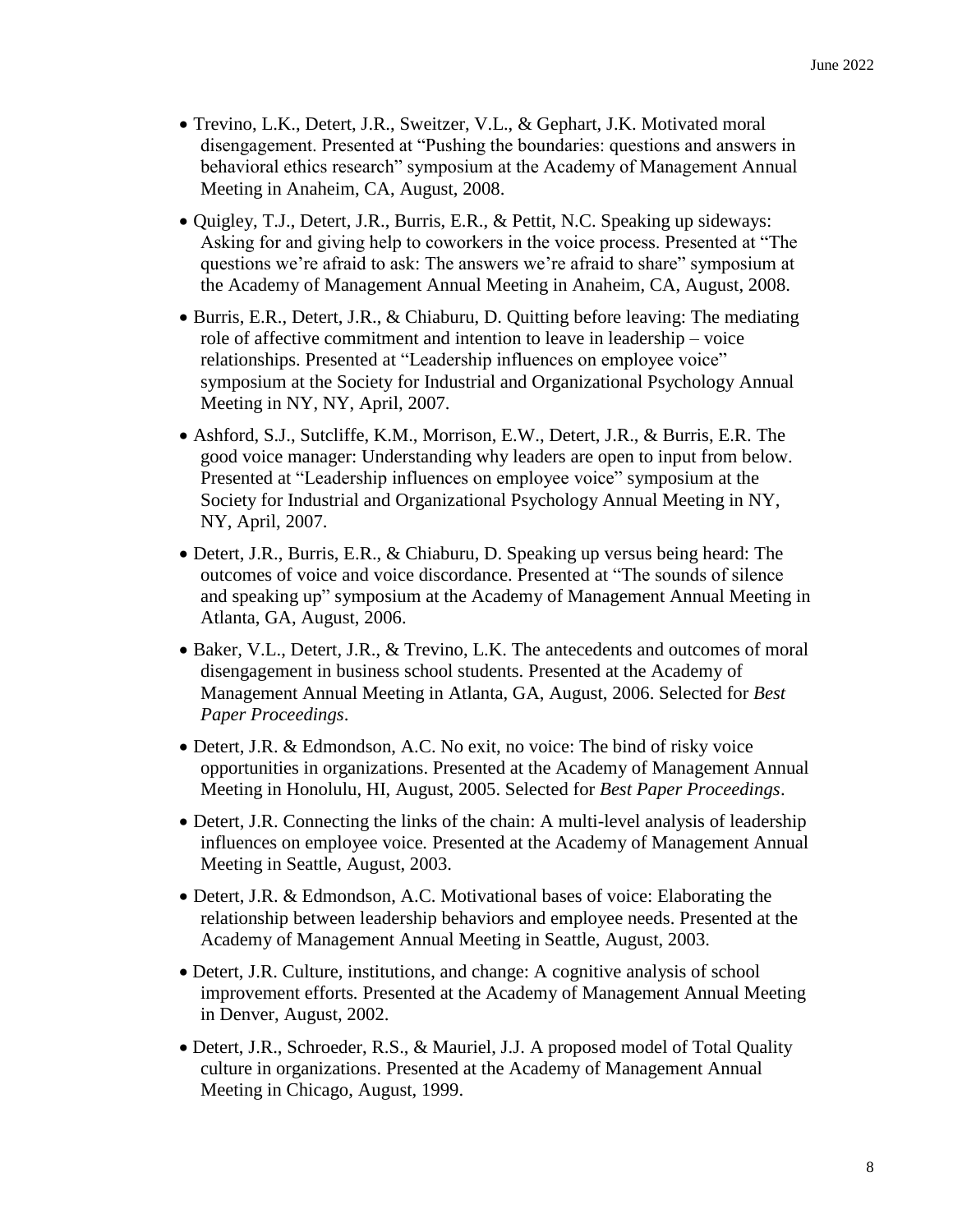- Detert, J.R., & Mauriel, J.J. Culture and culture fit: Why school reforms seldom change schools. Presented at the American Educational Research Association Annual Meeting in Montreal, April, 1999.
- Louis, K.S., Detert, J.R., & Schroeder, R.S. Pulling in all directions: How cultures and subcultures affect rational, linear change*.* Presented at the International Congress for School Effectiveness and Improvement Annual Meeting in San Antonio, January, 1999.
- Detert, J.R., & Jenni, R. The psychometrics of the Quality Practices in Education Survey: A valid and reliable instrument for assessing Total Quality practices in schools*.* Presented at the International Congress for School Effectiveness and Improvement Annual Meeting in San Antonio, January, 1999.
- Detert, J.R. Quality practices in education: Year one report*.* Presented at the ASU College of Business Quality and Management Conference, Tempe, AZ, February, 1998. Paper received Best Paper Award in its category.
- Bauerly-Kopel, M., Mauriel, J.J., Jenni, R., & Detert, J.R. The implementation and impact of TQM in schools: Evidence from the field*.* Presented at the Annual Meeting of the American Education Research Association, Chicago, March, 1997.
- Detert, J.R. & Mauriel, J.J. Using the lessons of organizational change and previous school reforms to predict innovation outcomes: Should we expect more from TQM? Presented at the Annual Meeting of the American Education Research Association, Chicago, March, 1997.

# **Symposia and Workshops Organized**

- Leroy, H. & Detert, J.R. "Demonstrating the value of leadership development," New Directions in Leadership Research Conference in Rotterdam, Netherlands, June, 2018.
- Burris, E.R. & Detert, J.R. "Leadership influences on employee voice," Symposium at the Society for Industrial and Organizational Psychology Annual Meeting in NY, NY, April, 2007.
- Detert, J.R. & Burris, E.R. "The sounds of silence and speaking up," All-Academy Symposium at the Academy of Management Annual Meeting in Atlanta, GA, August, 2006.

# **CASES AND TECHNICAL NOTES**

- Detert, J.R., Black, C., Sachan, N. 2022. Leading when you're being followed (UVA-OB-1384; Teaching Note: UVA-OB-1384TN)
- Cullen, K. & Detert, J.R. 2021. Are we sacrificing by sacrificing? (UVA-OB-1363)
- Detert, J.R., Cullen, K., Rosen, E., & Kopkin, N. 2021. Fired fairly? (UVA-OB-1368)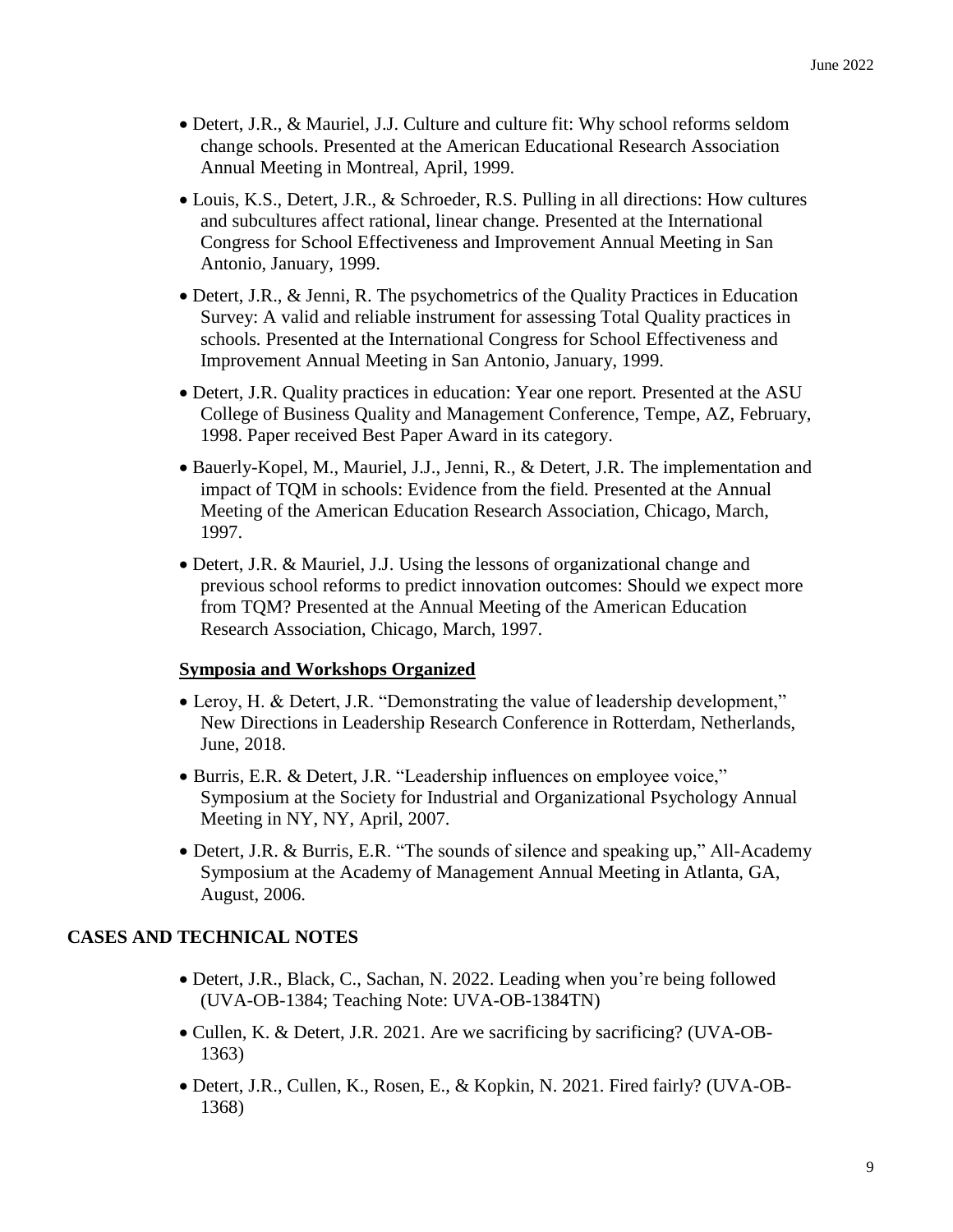- Detert, J.R., Cullen, K., & Taubenfeld, B., & Rosen, E. 2021. "With the first pick…". (UVA-OB-1367)
- Detert, J.R., Cullen, K., & Kime, L. 2021. The "right" way to pick the "right" players. (UVA-OB-1365)
- Cullen, K., Detert, J.R., & Taubenfeld, B. 2021. Should we go for it?. (UVA-OB-1364)
- Cullen, K., Detert, J.R., & Rosen, E. 2021. Free agency. (UVA-OB-1359; Teaching Note: UVA-OB-1359TN)
- Cullen, K., Detert, J.R., & Rosen, E. 2021. Four factors. (UVA-OB-1358)
- Detert, J.R. 2020. The intersection of basketball and social context: The San Antonio Spurs, parts 1-3.
- Detert, J.R. & Bruno, E.A. 2020. Whom do we serve? (UVA-OB-1342)
- Bruno, E.A., & Detert, J.R. 2020. Controversy at K-State. (UVA-OB-1343)
- Bruno, E.A. & Detert, J.R 2020. Who goes first? (UVA-OB-1344)
- Taubenfeld, B. & Detert, J.R. 2020. (I think) I know why you did that: The risky business of inferring intentions. (UVA-OB-1348)
- Detert, J.R. & Black, C.S. 2019. Whom should we promote? (UVA-OB-1301; Teaching Note: UVA-OB-1301TN)
- Detert, J.R. & Black, C.S. 2019. Taken advantage of. (UVA-OB-1299; Teaching Note: UVA-OB-1299TN)
- Detert, J.R. & Black, C.S. 2019. Managing your mentor. (UVA-OB-1278; Teaching Note: UVA-OB-1278TN)
- Detert, J.R. & Black, C.S. 2019. Is it worth it? (UVA-OB-1276; Teaching Note: UVA-OB-1276TN)
- Martin, S.R. & Detert, J.R. 2019. Butts in seats: Helping the UVA athletic department fill Scott Stadium (UVA-OB-1289)
- Detert, J.R. 2018. MBA Hackers. (UVA-OB-1275; Teaching Note: UVA-OB-1275TN)
- Detert, J.R. & Black, C.S. 2018. Anxious Alastair. (UVA-OB-1259; Teaching Note: UVA-OB-1259TN)
- Detert, J.R. & Black, C.S. 2018. The (Politically) Correct Choice? (UVA-OB-1265; Teaching Note: UVA-OB-1265TN)
- Detert, J.R. & Black, C.S. 2018. Overheard at the office. (UVA-OB-1212; Teaching Note: UVA-OB-1212TN)
- Detert, J.R. & Black, C.S. 2018. Pay Scales. (UVA-OB-1215; Teaching Note: UVA-OB-1215TN)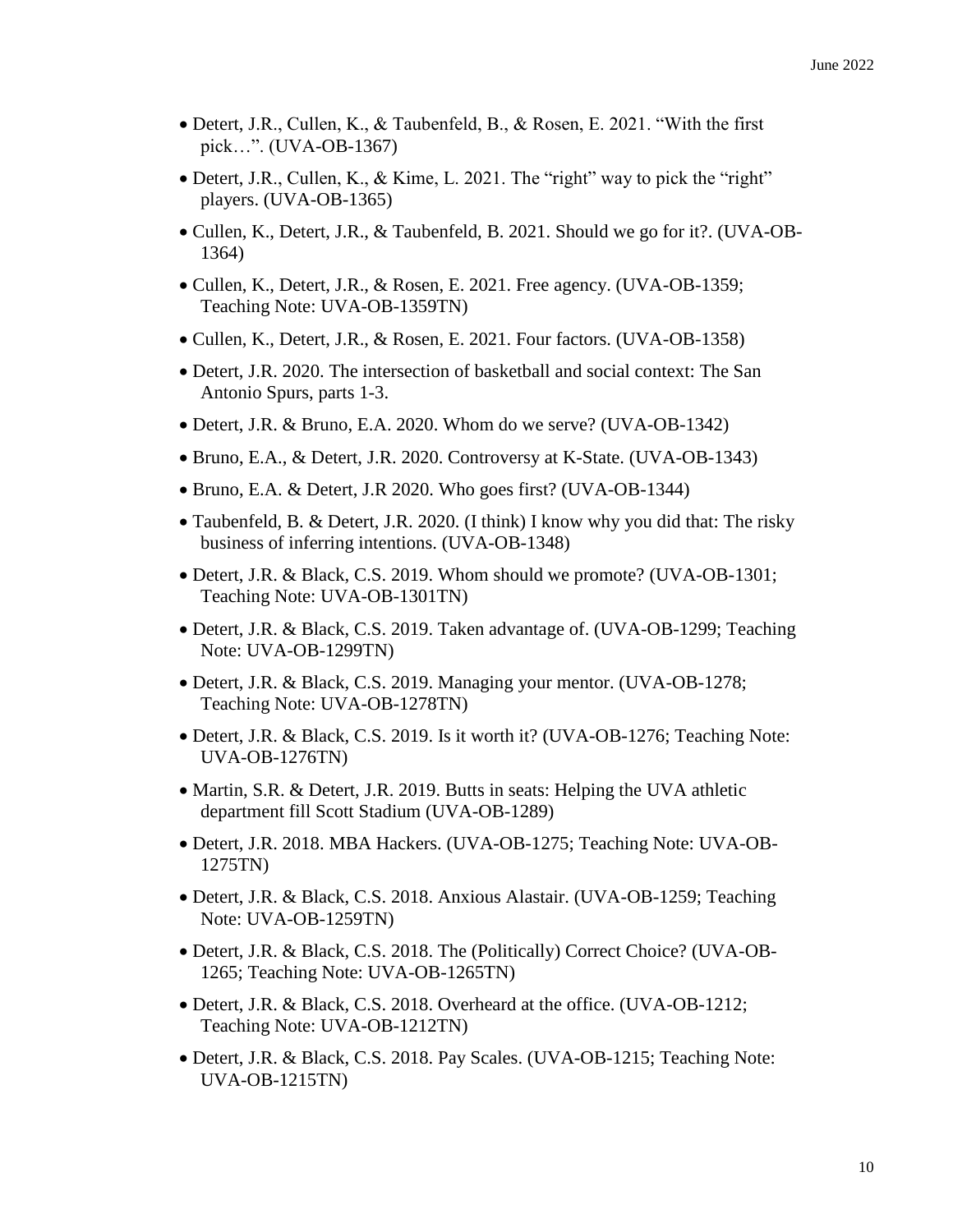- Detert, J.R. & Black, C.S. 2018. Personnel Problems. (UVA-OB-1209; Teaching Note: UVA-OB-1209TN)
- Detert, J.R. & Taubenfeld, B.M. 2018. Fair to Whom? (UVA-OB-1261; Teaching Note: UVA-OB-1261TN)
- Detert, J.R. & Black, C.S. 2017. Ted's Tirade. (UVA-OB-1273; Teaching Note: UVA-OB-1273TN)
- Detert, J.R. & Davidson, M. 2018. Diversity versus inclusion. (UVA-OB-1374)
- Detert, J.R. & Black, C.S. 2017. Running out of options.
- Detert, J.R., Bruno, E., & Pascarella, D. 2014. Eric Nelson at Otto Hendron: Wall Street under attack.
- Martin, S.R. & Detert, J.R. 2014. Organizational change in academia: A case study of Dean Ken Freeman and the Boston University School of Management.
- Detert, J.R. 2013. Pat Sparrowe and Kris Winston.
- Detert, J.R. 2013. Motivation at Morrison & Marsden, Inc.
- Wedo, A. & Detert, J.R. 2012. Mr. Weldon at KFC.
- Detert, J.R. & Schachner, I. 2012. Building a Legacy.
- Detert, J.R. 2012. OmniPresence Undercover.
- Detert, J.R., Martin, S., & Mygatt, E. 2011. McCann Worldgroup: Delighting global clients through a localized network structure.
- Detert, J.R., Goldman, A., & Martin, S. 2011. Issue selling at Fairview Goods.
- Detert, J.R., Goldman, A., & Martin, S. 2011. Issue selling at Dynamo Testing.
- Pettit, N. & Detert, J.R. 2010. New ideas at Reach Federal Credit Union.
- Detert, J.R. 2009. Charlie Weiss at Notre Dame.
- Detert, J.R. 2007. The VIT at Innovaco.
- Byrne, K.K. & Detert, J.R. 2006. Considering profits and principles in technology adoption decisions. Available at: www.darden.virginia.edu/corporateethics/cases.htm.
- Byrne, K.K. & Detert, J.R. 2005. Business cycles and employment practices in a domestic garment company. Available at: www.darden.virginia.edu/corporateethics/cases.htm.
- Detert, J.R. & Louis, K.S. 2002. The challenge at Needeep High. Published in *Journal of Cases in Educational Leadership, 5*(3).
- Detert, J.R. & Detert, N.R. 2001. The Family Learning Center Charter School: Leadership and accountability at a crossroads. Published in *Journal of Cases in Educational Leadership,4*(2).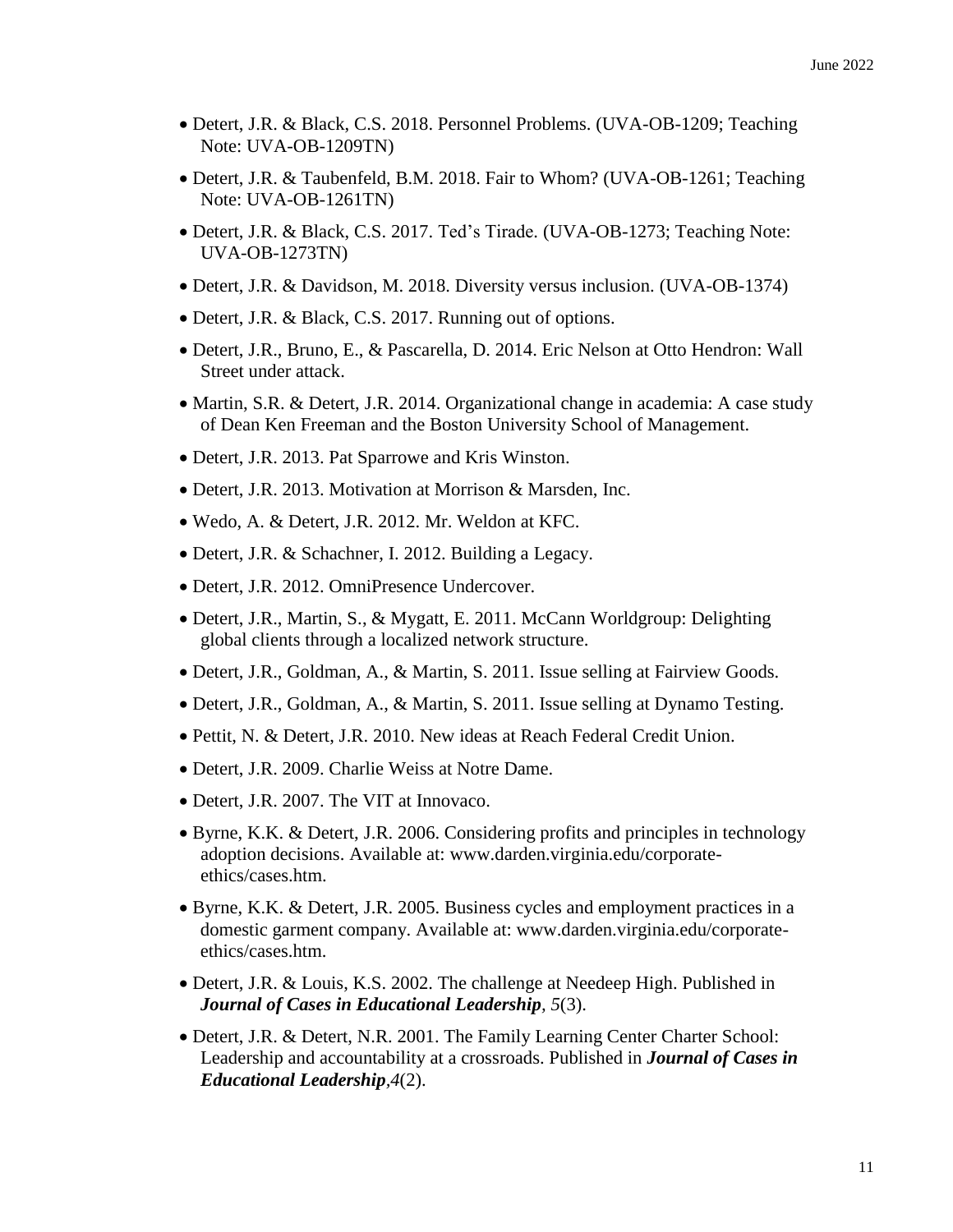- Detert, J.R. & Mauriel, J.J. 1999. The Andersen Schools -- Part 1 (The Family Resource Center) & Part 2 (The Health Clinic). Published in *Journal of Cases in Educational Leadership, 2*(3).
- Detert, J.R. 1998. Robbinsdale Area Schools: Strategic planning for the 21st century. Part A: Primm's dilemma. Part B: The Meadow Lake School Improvement Plan. Part C: Courtney's challenge.
- Detert, J.R. 1996. Buffalo School District: In search of a technology vision.
- Detert, J.R. 1996. Shady Hills School District and technology integration: "What are we doing now that we couldn't have before?"
- Detert, J.R. 1996. Richfield School District: Grappling with the graduation standard.

### **TEACHING - DEGREE COURSES**

### **University of Virginia – Darden School & Batten School**

- *Defining Moments* (MBA & EMBA)
- *Leading Organizations* (EMBA)
- *Data Analytics and Leadership Judgment in Sports* (MBA & EMBA)
- *Leadership in Athletics* (Undergraduate)

### **Cornell University – Johnson School**

- *Becoming a Leader* (M.B.A.)
- *Leadership Assessment and Development* (Cornell-Queens EMBA & Cornell EMBA)
- *Managing and Leading Organizations* (Cornell-Queens EMBA)
- *Principled Leadership* (Cornell MBA, Accelerated MBA, NY Tech MBA, & Cornell EMBA)
- *Leadership & High Performance Teams* (Cornell EMBA)
- *Seminar in Organizational Behavior* (PhD)
- *ProSeminar in Management & Organizations* (PhD)

### **Penn State University**

- *Social and Ethical Environment of Business* (Undergraduate
- *Management & Organization Doctoral Colloquium* (PhD)

### **University of Minnesota**

*International Business* (BBA)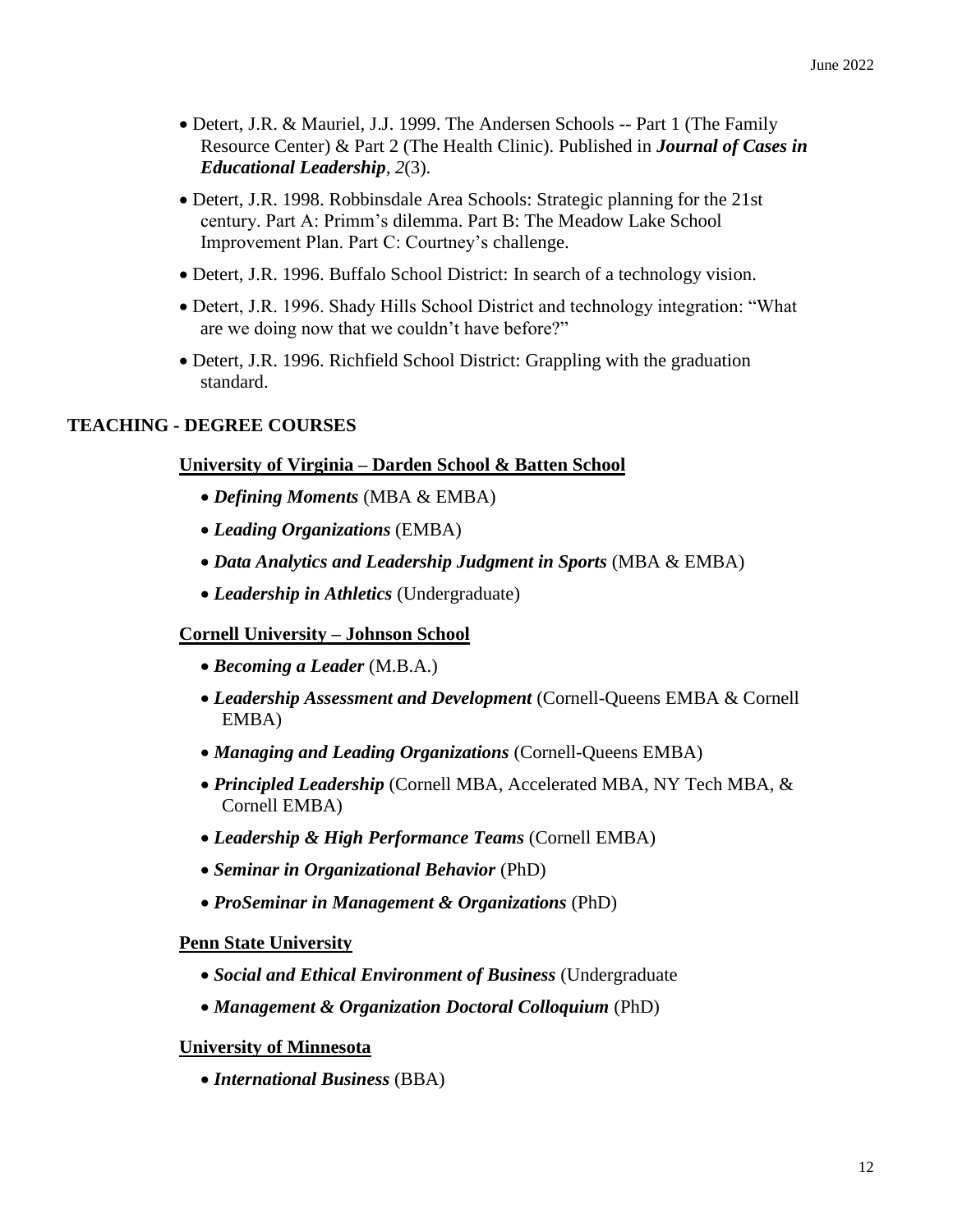### *International Environment of Business* (MBA)

### **UNIVERSITY AND PROFESSIONAL SERVICE ACTIVITIES**

### **Darden - UVA**

- Co-founder and faculty director Darden Experiential Leadership Development Lab (2017 - 2021)
- Associate Dean, Executive MBA program (2018 2020)
- Darden/Curry Partnership for Leaders in Education (PLE) Engagement Committee (2016 - ); Faculty Lead for PLE Bootcamp (2018 - )
- Dean Search Committee Batten School of Leadership & Public Policy (2018)
- Darden Faculty Policies Task Force (2017 18)
- Darden LOB Faculty Search Committee Co-Chair (2017)
- Darden Executive Education Faculty Policy Committee (2017)

### **Johnson - Cornell**

- M&O Ph.D. Program Coordinator (2010- 2011; 2015 2016)
- M&O Area Coordinator (2014 2015)
- Executive Development Summit (2013 2014)
- EMBA Americas Curriculum Review Committee (2013 2015)
- EMBA Americas Joint Academic Committee (2013 2016)
- Faculty Advisor, Leadership Programs Office (2012 2015)
- Governance Model Committee (2012)
- Survey Research Institute Advisory Board (2011-2013)
- Faculty Policy Committee (2011- 2012)
- Dean and Leadership Director Search Committees (2011)
- M&O Faculty Search Committee (2011, 2012, 2013, 2014)
- Co-organizer for JGSM/ILR Speaker Series (2008 2010)
- Institute for Social Sciences Small Grant Reviewer (2008 2010)

### **Smeal – Penn State**

- Undergraduate Policy Committee (2004 2007) and Senior Awards Selection Committee (2005 - 2007)
- M&O Department (2003-2007): Faculty Advisory Committee; Clinical Faculty Hiring Committee; Brown Bag Research Seminar Organizer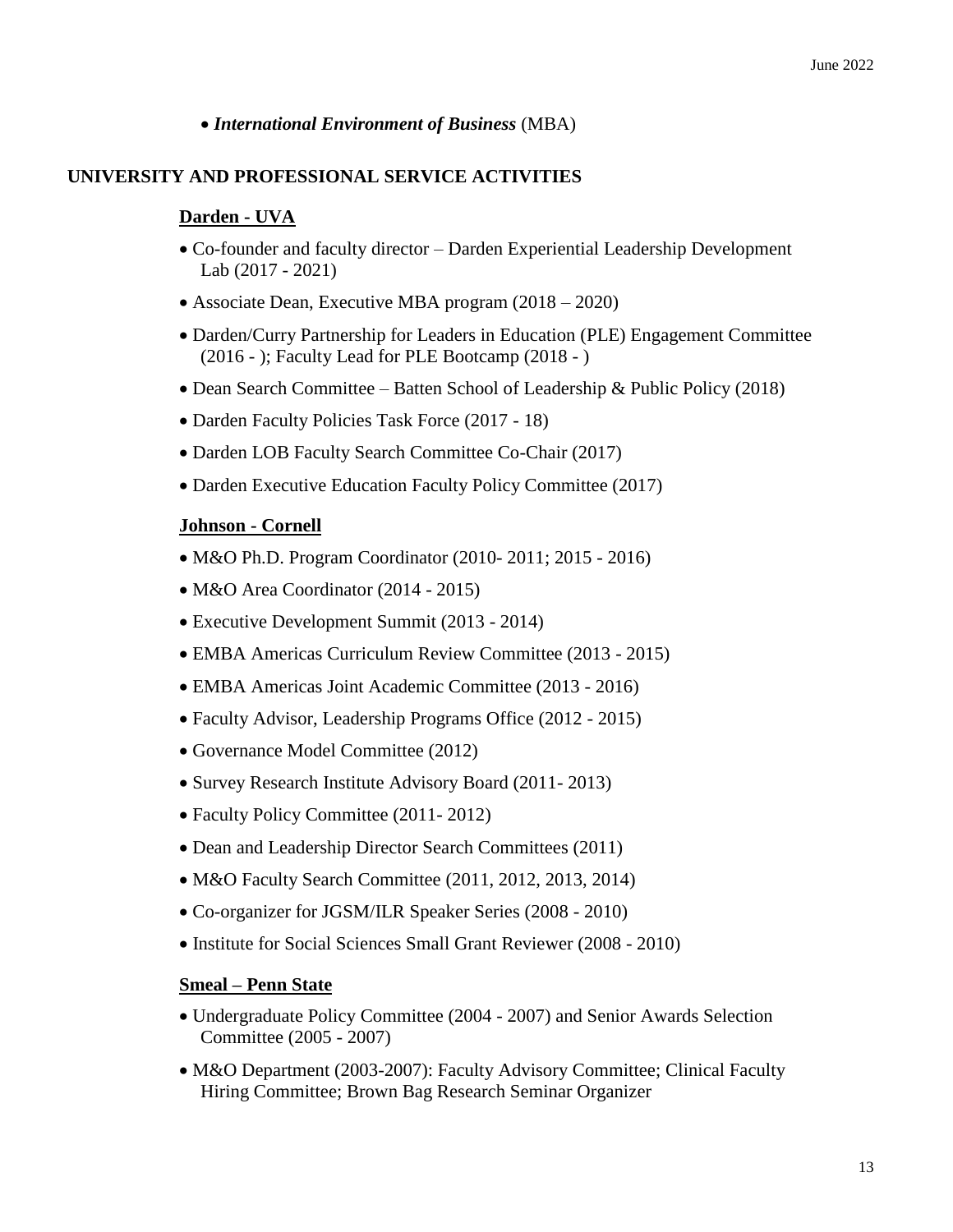# **Service to the profession**

- Advising/Dissertation Committees for:
	- Evan Bruno (Virginia, Darden LOB; 2021; Placement: James Madison University)
	- Karim Ginena (Virginia, Darden LOB; 2020)
	- Pisitta Vongswasdi (Erasmus Rotterdam SoM; 2020)
	- Scott Baker (Virginia, Darden LOB; 2019)
	- Hye Jung Yoon (Cornell, M&O; Placement: Sejong University)
	- Eric Gladstone (Cornell, M&O; Placement: University of Kentucky)
	- Sean Martin (Cornell, M&O; Placement: Boston College)
	- Elizabeth McClean (Cornell, ILR HR; Placement: University of Arizona)
	- Sanghee Park (Cornell, Hotel School; Placement: Rutgers University)
	- Aaron Glassenberg (Harvard, OB)
	- Nathan Pettit (Cornell, M&O; Placement: NYU Stern)
	- Vicki Sweitzer (Penn State, Educational Policy; Placement: Albion College)
- Journal Associate Editor: *Academy of Management Annals* (2013 2016)
- Journal Editorial Boards:
	- *Administrative Science Quarterly* (2013 2015)
	- *Academy of Management Journal* (2011 2013)
- Ad hoc Journal Reviewing:
	- *Academy of Management Journal, Journal of Applied Psychology, Organization Science, Organizational Behavior and Human Decision Processes, Organizational Psychology Review, Journal of Business Ethics, Personnel Psychology*
- Reviewer for Academy of Management Annual Meetings, OB and SIM Divisions
- Session Discussant and PDW Workshop presenter, Academy of Management Annual Meetings (multiple years)
- Invited Presentations and Keynotes:
	- *Cambridge University* (2022)
	- *Oxford University* (2022)
	- *Foster School of Business, University of Washington* (2019)
	- *Thinkers50 Annual Conference* (2019)
	- *CUES Executive Summit* (2019)
	- *Smith School of Business, University of Maryland* (2018)
	- *Olin School of Business, Washington University* (2018)
	- *Harvard University Leadership Summit* (2017)
	- *Rotterdam School of Management, Erasmus University* (2017)
	- *HEC Paris* (2017)
	- *Weatherhead School, Case Western Reserve University* (2017)
	- *Center for Higher Ambition CEO Summit* (2017)